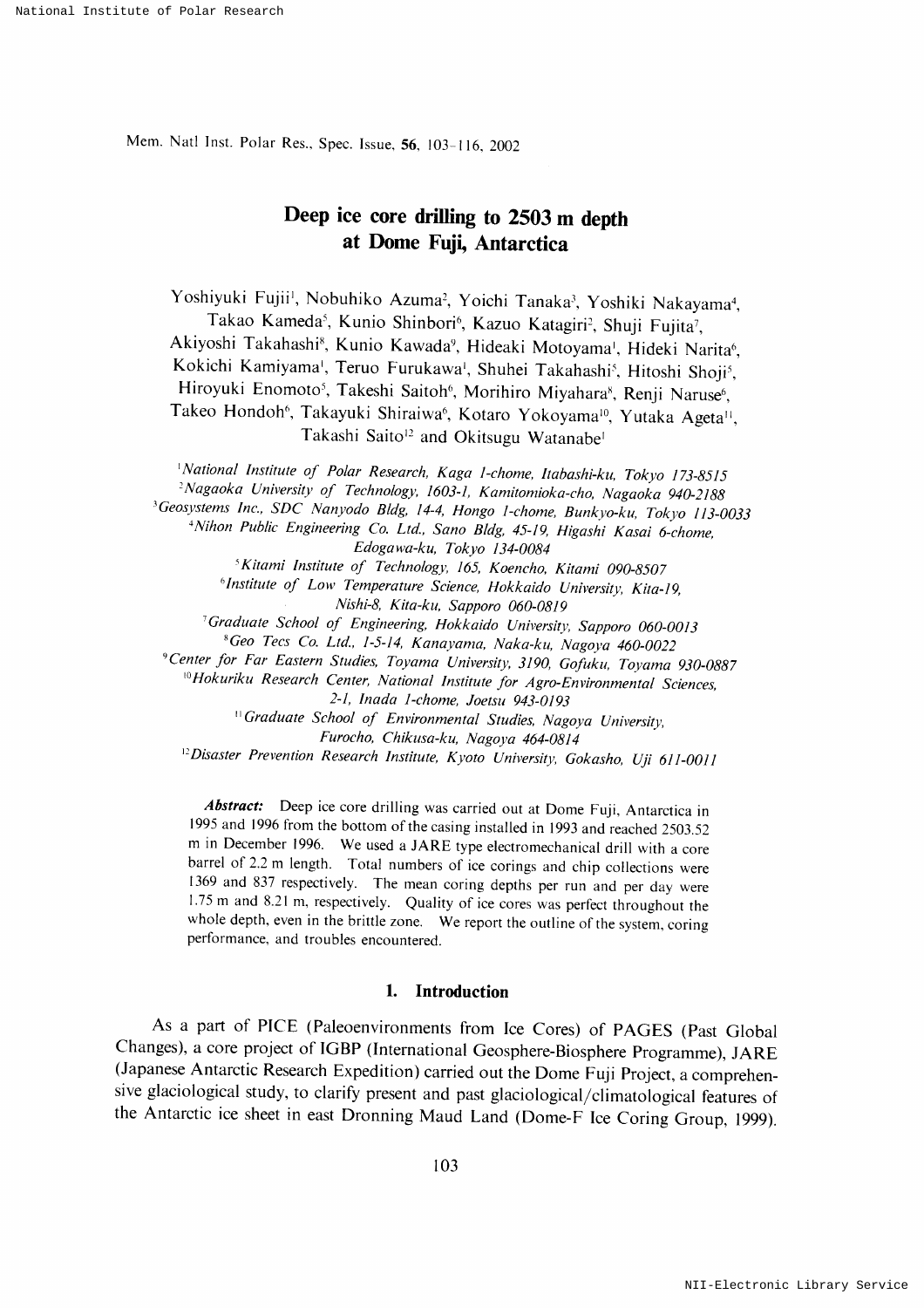JARE conducted ice core drilling to a depth of 700.56 m at Mizuho Station in 1984 with a thermal drill but the core drilled from depths deeper than 96 m had many cracks at about 5 mm intervals (Narita et al., 1994) due to thermal stress during ice core drilling. Considering energy consumption, transportation load and ice core quality, we selected an electromechanical drill as the type to develop for the Dome Fuji Project (Tanaka et al., 1994).

Deep ice core drilling at Dome Fuji (77°19'01"S, 39°42'12"E and 3810 m a.s.l.) started in August 1995 and reached 2503.52 m in depth in December 8, 1996. The outline of deep ice core drilling and the in-situ core analyses was presented elsewhere (Dome-F Deep Coring Group, 1997). In this paper, we describe details of the system, the performance and the troubles.

### 2. Facilities and system

### $2.1.$  Drill site

The drilling and the related facilities are shown in Fig. 1. They consist of a drill site, a science cave, a drill control room, a core storage cave, a borehole liquid storage cave and a drill workshop. The drill site is a trench,  $22 \text{ m } (L) \times 4 \text{ m } (W) \times 4 \text{ m } (H)$  (Fig. 2; Takahashi and Azuma, 1994). The roof and the wall were insulated with 10 and 5 cm thick insulators respectively. The temperature at the drill site was  $-40$  to  $-50^{\circ}$ C in 1995 but was kept in the range  $-25$  to  $-35$ °C in 1996 even in winter when the outside air temperature dropped below  $-70^{\circ}$ C by idling a generator engine even at night and ventilating with warm air from the engine room (drill workshop) to the drill site.

A science cave, 23 m (L) $\times$  2 m (W) $\times$  2 m (H), was excavated perpendicularly to the drill trench. A core processing desk was set along the cave wall with 23 m (L) $\times$ 0.9 m (W) $\times$ 0.9 m (H). The temperature in the cave was kept around  $-25^{\circ}$ C by ventilating



Fig. 1. A Bird's-eye-view of the drilling and related facilities at Dome Fuji Station.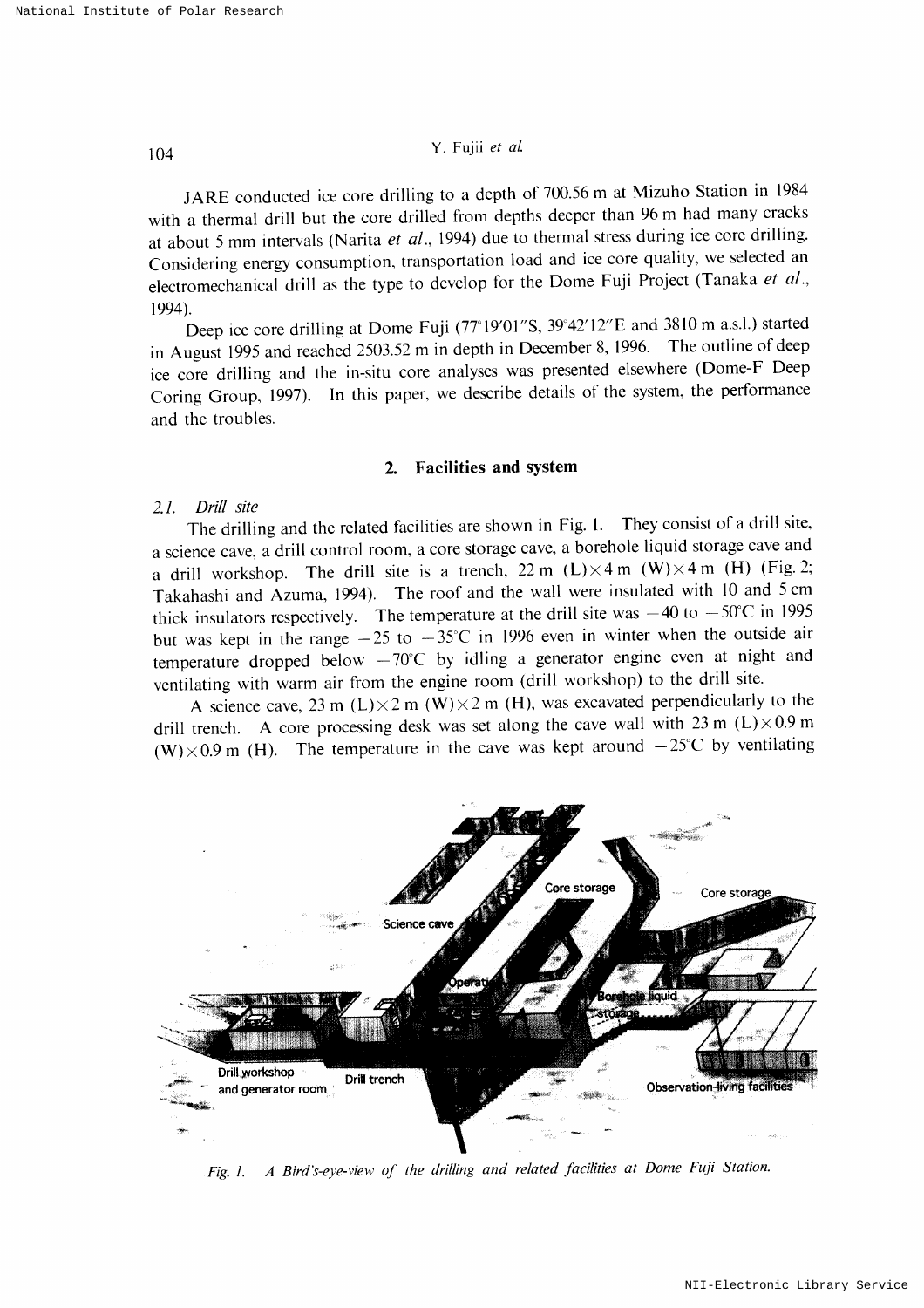

Deep ice core drilling to 2503 m depth at Dome Fuji, Antarctica

Drilling and related facilities at Dome Fuji Station. Fig.  $2$ .

| $No.*$          | Name of parts           | Specifications                                                        |  |  |  |
|-----------------|-------------------------|-----------------------------------------------------------------------|--|--|--|
| I               | Shoe                    | Changeable from 2 to 3 mm in pitch.                                   |  |  |  |
| 2               | Cutter                  | Rake angle; 15°, 30° and 40°. DC53 and ATT.                           |  |  |  |
| 3               | Core catcher            | Block and dog leg types.                                              |  |  |  |
| 4               | Cutter mount            | JIS SKTM 18 stainless steel.                                          |  |  |  |
| 5               | Outer jacket            | 2272 mm (L) $\times$ 122 mm ( $\phi$ ) $\times$ 3.5 mm (T), SUS304TP. |  |  |  |
| 6               | Core barrel             | 2321 mm (L) $\times$ 101.6 mm ( $\phi$ ) $\times$ 2.1 mm (T), SUS304. |  |  |  |
| 7               | Archimedian pump        | 15 mm $(W) \times 6.2$ mm (T), High density polyethylene.             |  |  |  |
| 8               | Booster screw           | 112 mm $(\phi)$ , 100 mm (pitch), SUS304.                             |  |  |  |
| 9               | Drive shaft             | 3230 mm (L) $\times$ 34 mm ( $\phi$ ) $\times$ 3.4 mm (T), SUS304.    |  |  |  |
| 10              | Chip chamber            | 3260 mm (L) $\times$ 122 mm ( $\phi$ ) $\times$ 3.5 mm (T), SUS304.   |  |  |  |
| $\overline{11}$ | Filter                  | 110 mm $(\phi)$ , nylon and stainless steel nets.                     |  |  |  |
| 12              | Liquid outlet           | 4 outlets. 30 mm in diameter.                                         |  |  |  |
| 13              | Shaft coupler           | One touch coupler.                                                    |  |  |  |
| 14              | Reduction gear          | Planetary type. $1/170$ , 175 mm(L) × 80 mm ( $\phi$ ).               |  |  |  |
| 15              | Motor                   | DC brushless motor. 270 V, 600 W, 12000 rpm, 0.48 Nm.                 |  |  |  |
| 16              | Drill computer          | Motor drive and signal transfer.                                      |  |  |  |
| 17              | Pressure tight tube     | 1412 mm (L) $\times$ 122 mm ( $\phi$ ) $\times$ 11 mm (T), 30 MPa.    |  |  |  |
| 18              | Linear electric contact | Stroke length 100 mm. Max. 5 A.                                       |  |  |  |
| 19              | Anti torque             | Leaf spring type. 640 mm (L) $\times$ 25 mm (W) $\times$ 2.5 mm (T).  |  |  |  |
| 20              | Slip ring               | 4 poles. Max 5 A for 2 poles and 0.3 A for 2 poles.                   |  |  |  |
| 21              | Cable grip              | Product of PMI Co.                                                    |  |  |  |
| 22              | Cable                   | 7.72 mm $(\phi)$ . 7 conductors.                                      |  |  |  |

|  |  |  | Table 1. Specifications of JARE deep drill. |  |  |  |  |
|--|--|--|---------------------------------------------|--|--|--|--|
|--|--|--|---------------------------------------------|--|--|--|--|

\* Numbers correspond to those in Fig. 3.

105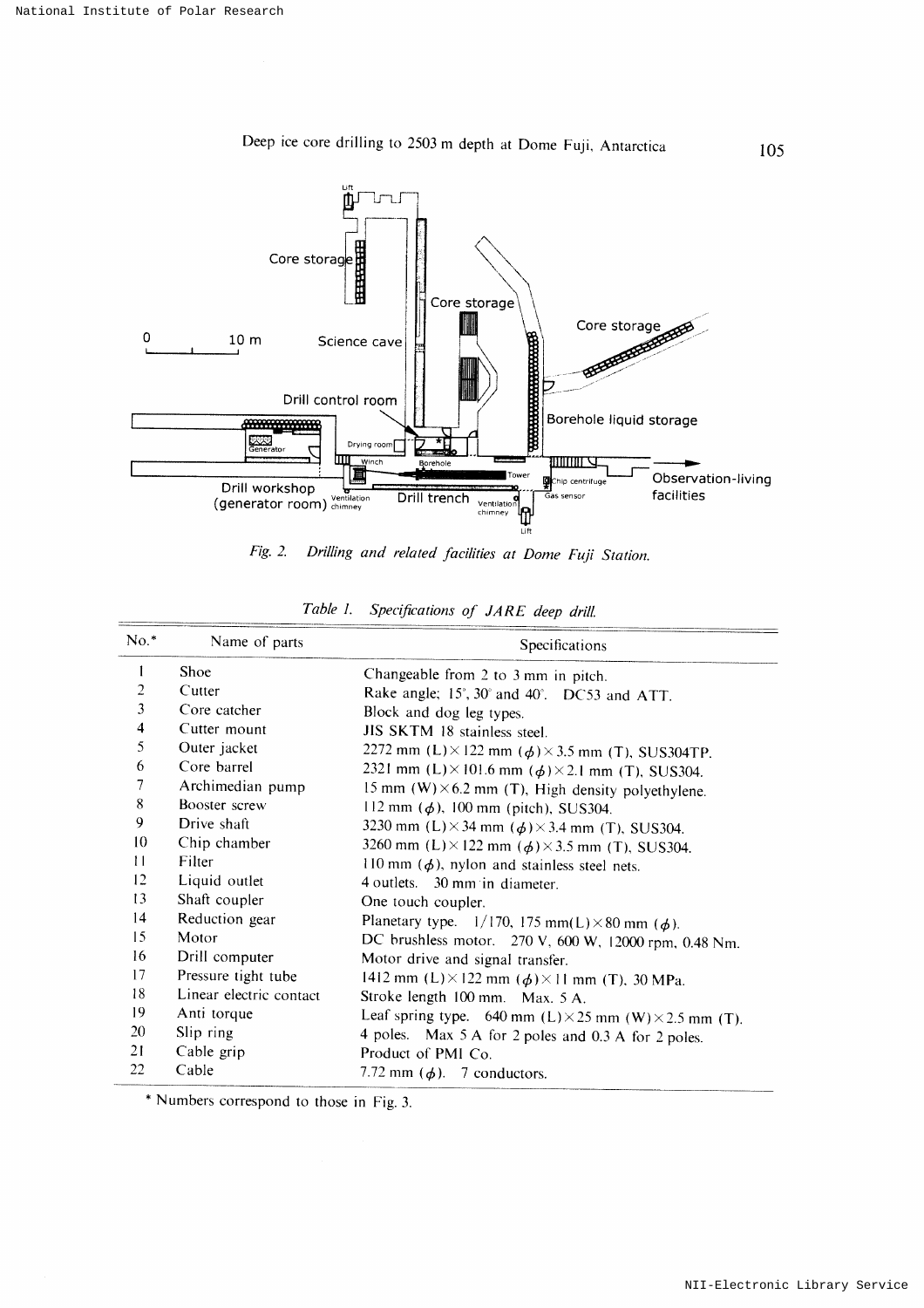warm air from a generator room and heating with a  $1.5 \text{ kW}$  heater.

The drill control room was constructed in front of the drill tower in the drill trench. The size was 3.6 m (L) $\times$  2.7 m (W) $\times$  2.4 m (H). A large double-plastic window was convenient for communication between a driller inside and a helper outside at the beginning and end of drill up/down operation. The room temperature was kept around  $+20^{\circ}$ C using two 1.5 kW heaters.

#### 2.2 DriU

Tanaka et al. (1994) described the development of a JARE deep ice core drilling system. The drill was designed to have low energy consumption, low transportation load, cold-resistant performance at  $-60^{\circ}$ C and capability of operation by a few men (Fujii et  $al$ , 1990). Specifications of the drill used at Dome Fuji are summarized in Table 1.

The drill was electromechanical and the schema is shown in Fig. 3. It consists of a



Fig. 3. Schematic of a JARE deep ice coring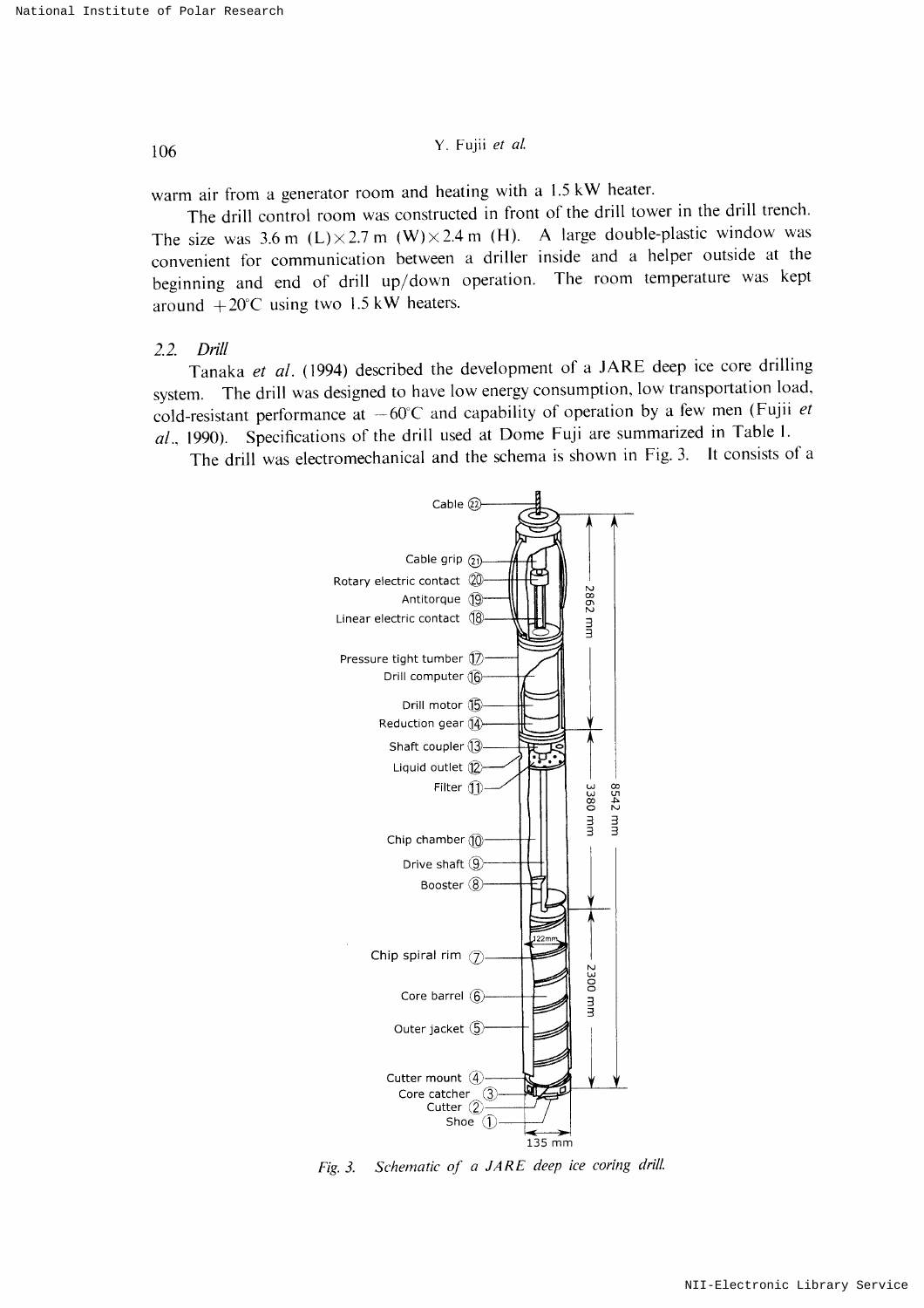



core barrel, a chip chamber, a pressure tight section, and an anti-torque section. Three cutters are attached to cut an ice core 94 mm in diameter and a borehole 135 mm in diameter (Fig. 4). We prepared three types of cutter with rake angles of 15,30 and 40°. The maximum core length is 2.2 m. We prepared block and dogleg type core catcher (Fig. 5). Chips are transported through the space between the core barrel and the outer jacket by three spiral rims attached to the core barrel. The chips are separated from liquid with a filter at the top of the chip chamber, and are compacted to the density of 500 kg/m<sup>3</sup>. In the pressure tight section, a drill computer, DC brushless motor (270 V, 600 W, 12000 rpm)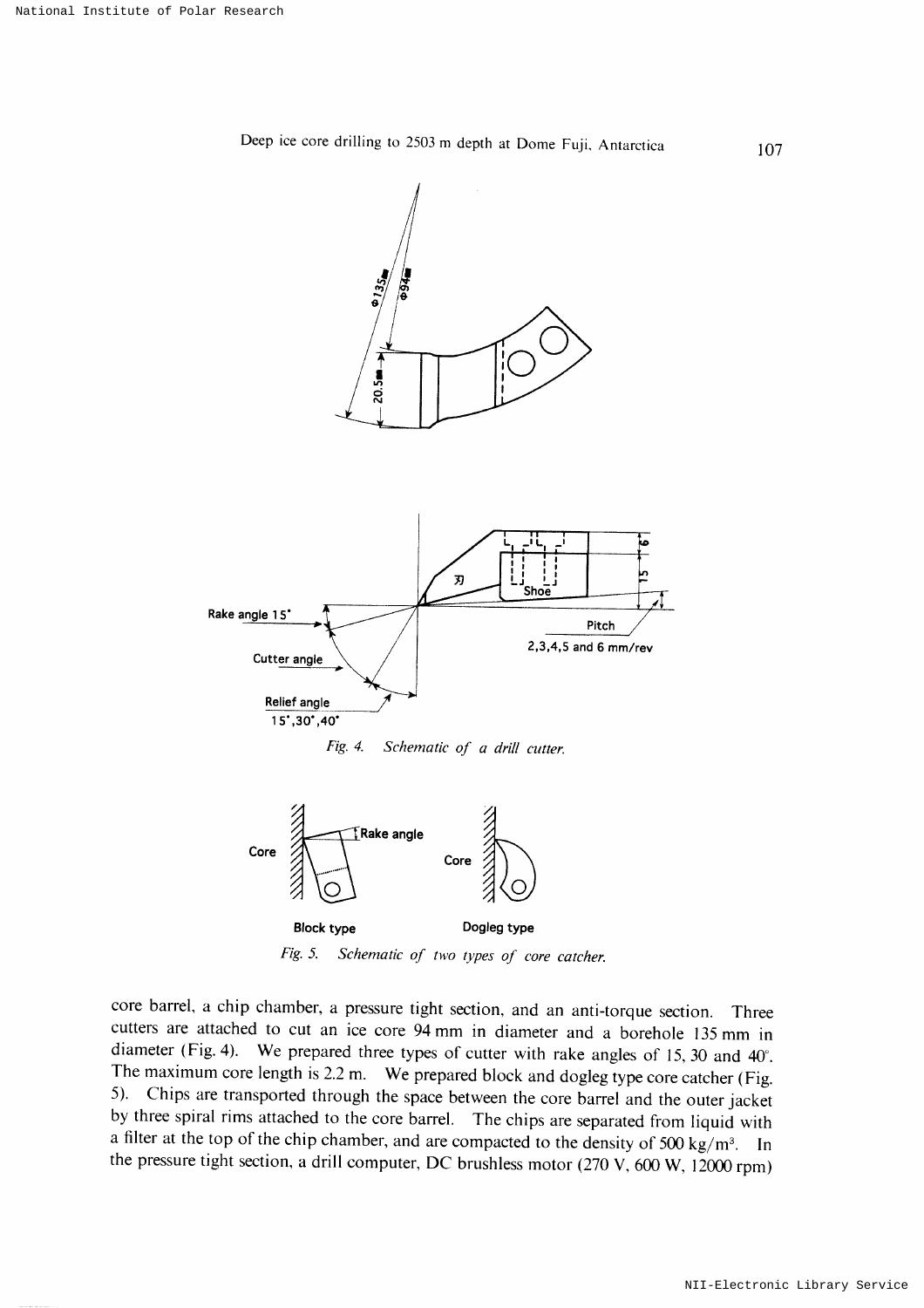

Fig. 6. Schematic of a tower and a winch.

and a planetary reduction gear  $(1/170)$  are installed. The anti-torque section consists of three leaf springs.

#### 2.3. Tower and Winch

Figure 6 shows the tower and winch with a 3500 m long armored cable. At the drill site, a narrow trench 8 m deep was dug to rotate a tower from horizontal position for core extraction and drill maintenance to the vertical position for drilling. The total weight including the 3500 m long cable is 2345 kg. We used an inverter motor (Toshiba VF-V3; 11 kW, 200 V, 3-phase driven by an inverter) as a winch motor, which has constant torque of 70.1 N m for motor pivot from 0 to 1500 rpm. This motor torque satisfies the required maximum torque of 50 N m for a hoisting speed of 52 m/min at 3000 m in depth. The maximum torque of 50 N m for a hoisting speed of 52 m/min at 3000 m in depth. winch speed can be controlled from 0 to  $90 \text{ m/min}$  when hoisting and lowering the drill and to a speed as slow as 1 cm/min using a vernier dial when ice core drilling.

### $2.4$ . Cable

A steel armored cable of 7.72 mm diameter with seven conductors was used. Weight in air is 246 kg/km. The DC resistance of one conductor is 54.4  $\Omega$ /km and of armor is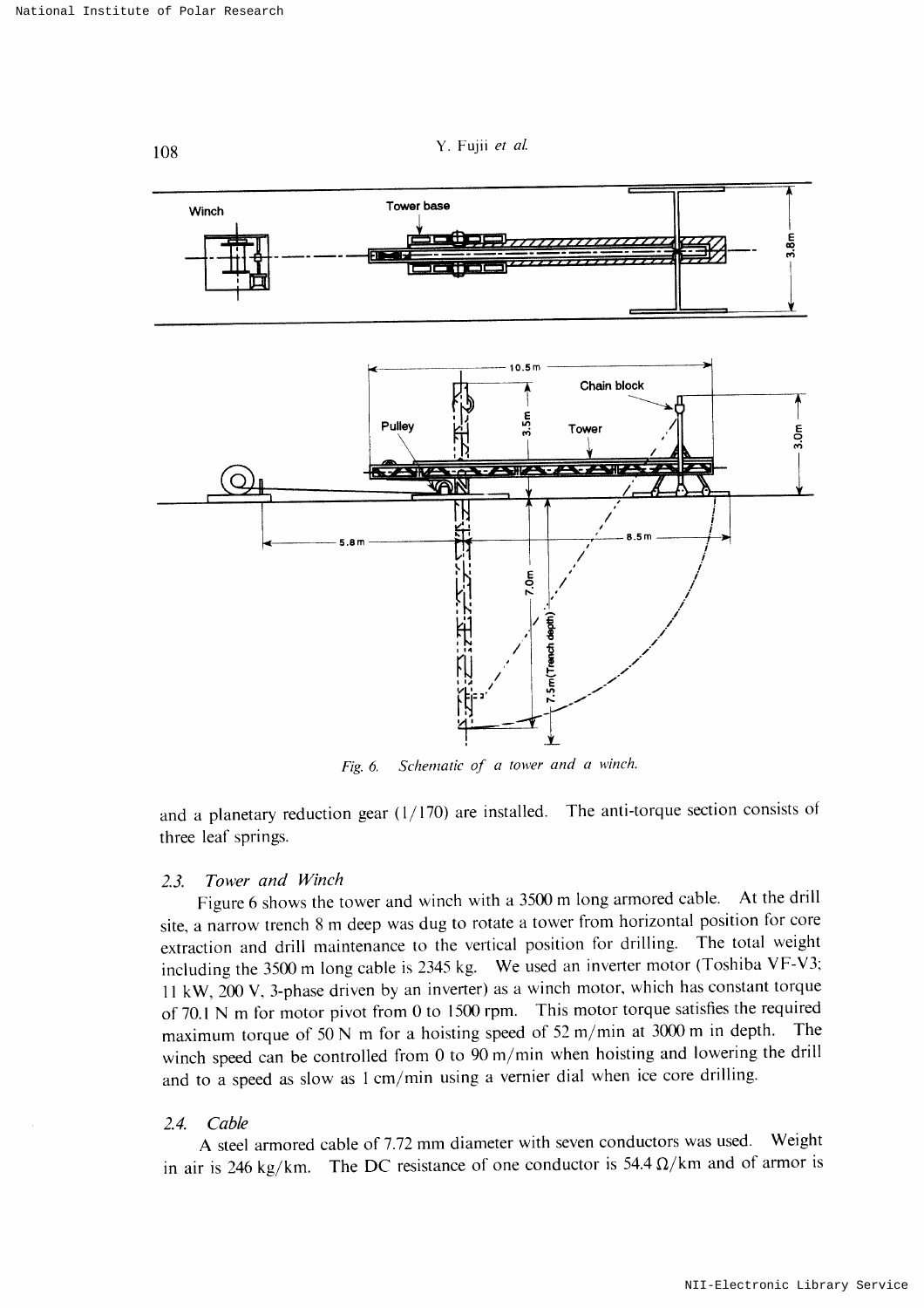

Deep ice core drilling to 2503 m depth at Dome Fuji, Antarctica

9.5  $\Omega$ /km. The breaking strength is 37.4 kN, and the working load is 14.7 kN. We used two conductors for communication between a drill computer installed in a pressure tight chamber and a relay computer at the surface, and five conductors tied up in one and the outer armored cable for DC supply to a drill motor.

#### $2.5.$ Monitor

We monitored 30 items such as liquid pressure, liquid temperature, motor temperature, reduction gear temperature, cable length, distance from borehole bottom, cable tension, drill inclination  $(X$  and  $Y)$ , average and maximum inclination, supply voltage, motor voltage, motor electric current, motor rotation rate, cutter load and so on. All sensor data are sent through a relay computer to a personal computer and displayed on a CRT as shown in Fig. 7. The data on CRT display were updated every second and saved on a hard disk.

#### $2.6.$ Borehole liquid

As the mean annual air temperature at Dome F was estimated to be  $-58^{\circ}$ C from the 10 m snow temperature observed by Ageta et al. (1989) in 1985, viscosity of borehole liquid is considered to be an important factor. We selected n-butyl acetate as the borehole liquid from various candidates (Fujita et al., 1994) because of its low viscosity at an ice temperature as low as  $-60^{\circ}$ C. The other reason is its density which is close to that of ice. This means that the use of n-butyl acetate does away with the need for a densifier (Wumkes, 1994).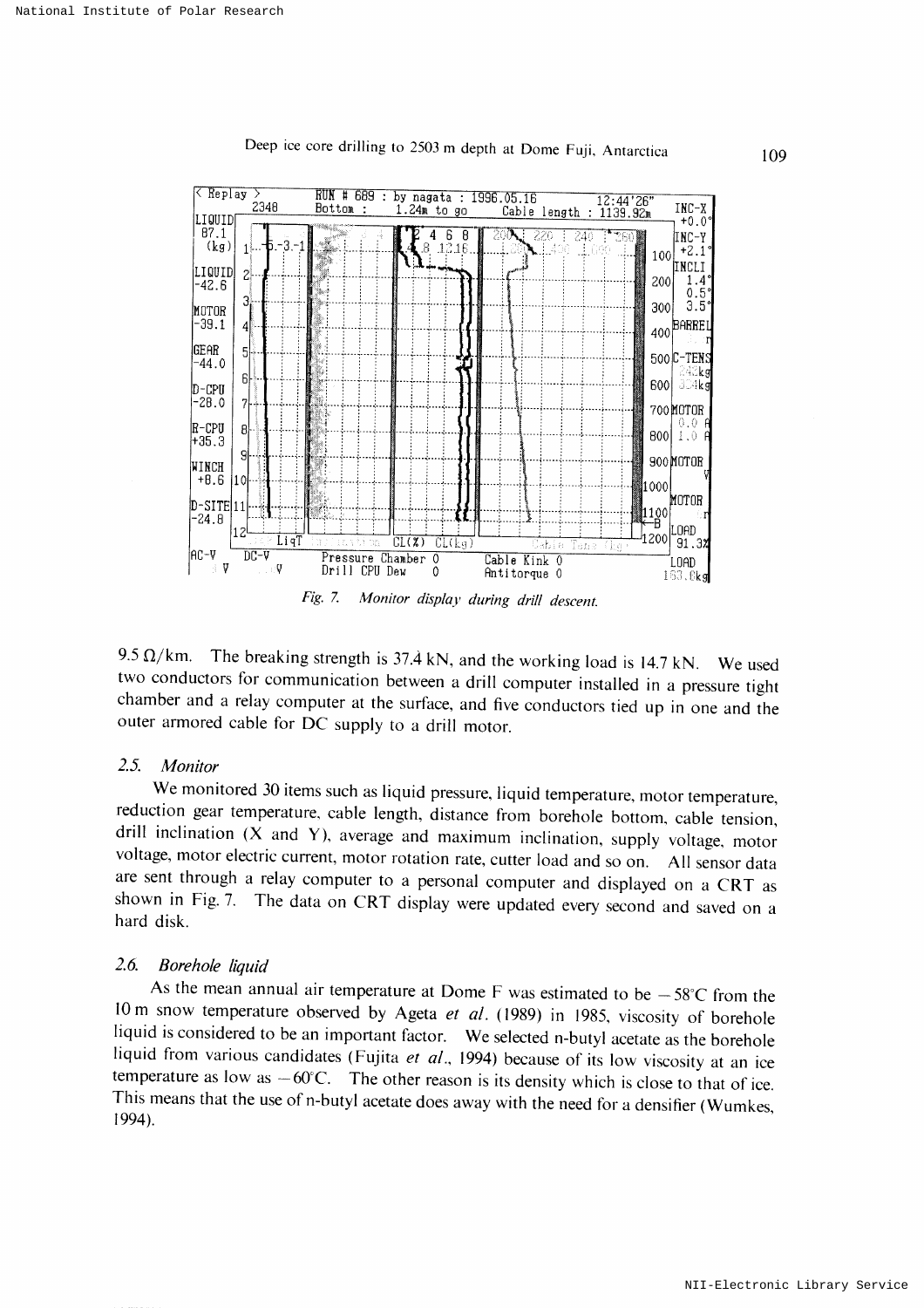

Fig. 8. Schematic of a reamer.

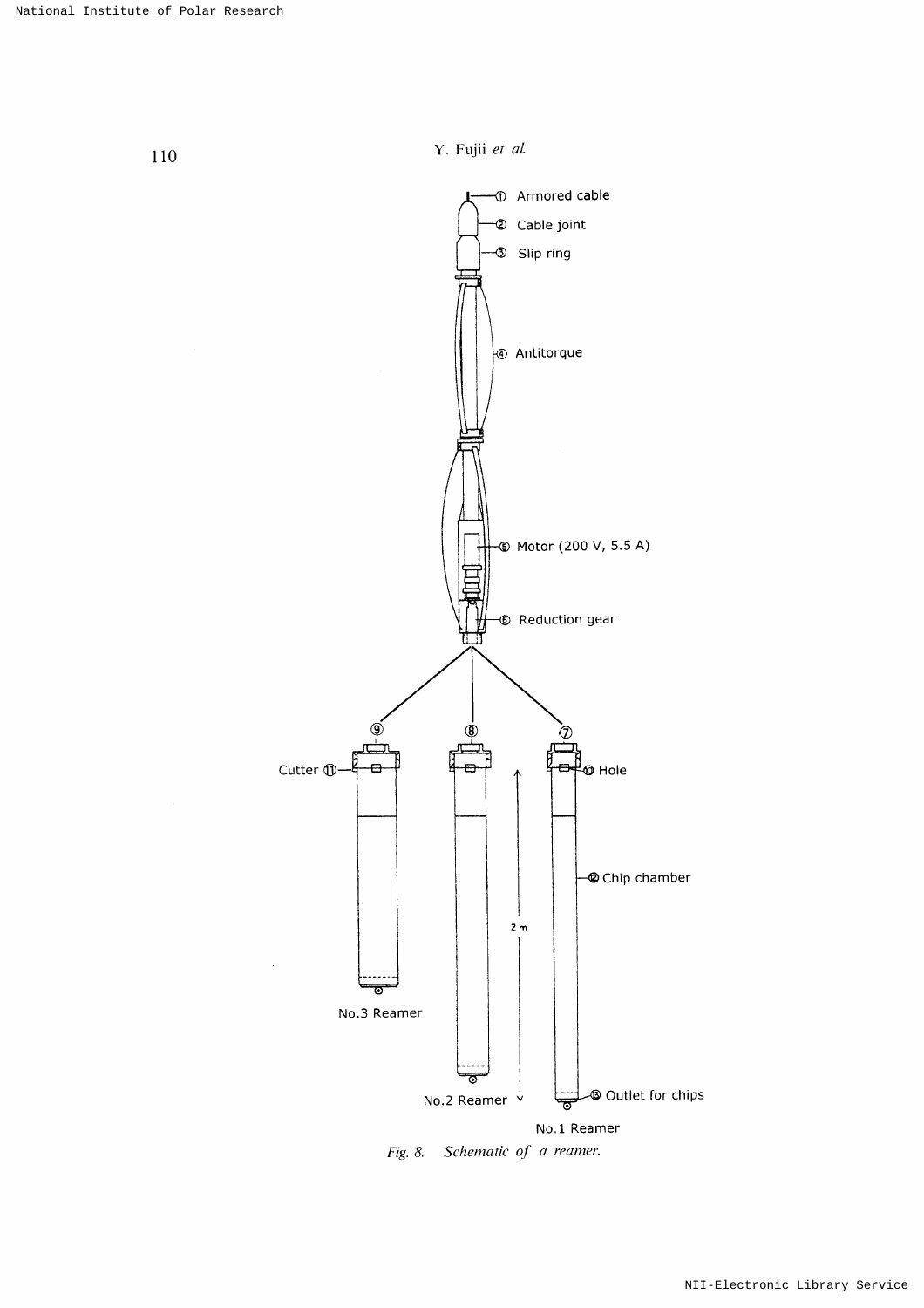111

#### $3.$ Performance

#### $3.1.$ Casing

A special fiberglass casing was used. This casing was used at GRIP, Greenland (Johnsen et al., 1994) and at Low Dome, Antarctica (Morgan et al., 1994). The casing has an inside diameter of 200 mm and requires a 254 mm borehole to be installed. The casing was installed in 1993, two years prior to starting deep ice core drilling, to a depth of 84.5 m after reaming the borehole to 135 mm in diameter with three reamers with diameters of 180, 221 and 254 mm as shown in Fig. 8 (Motoyama et al., 1995). We aimed to install the casing to a depth of 100 m, but deposition of spilled chips from the chip



Fig. 9. Check of drill before lowering for ice core drilling.



Fig. 10. Progress of ice core drilling; daily core drilling and borehole depths from August 23, 1995.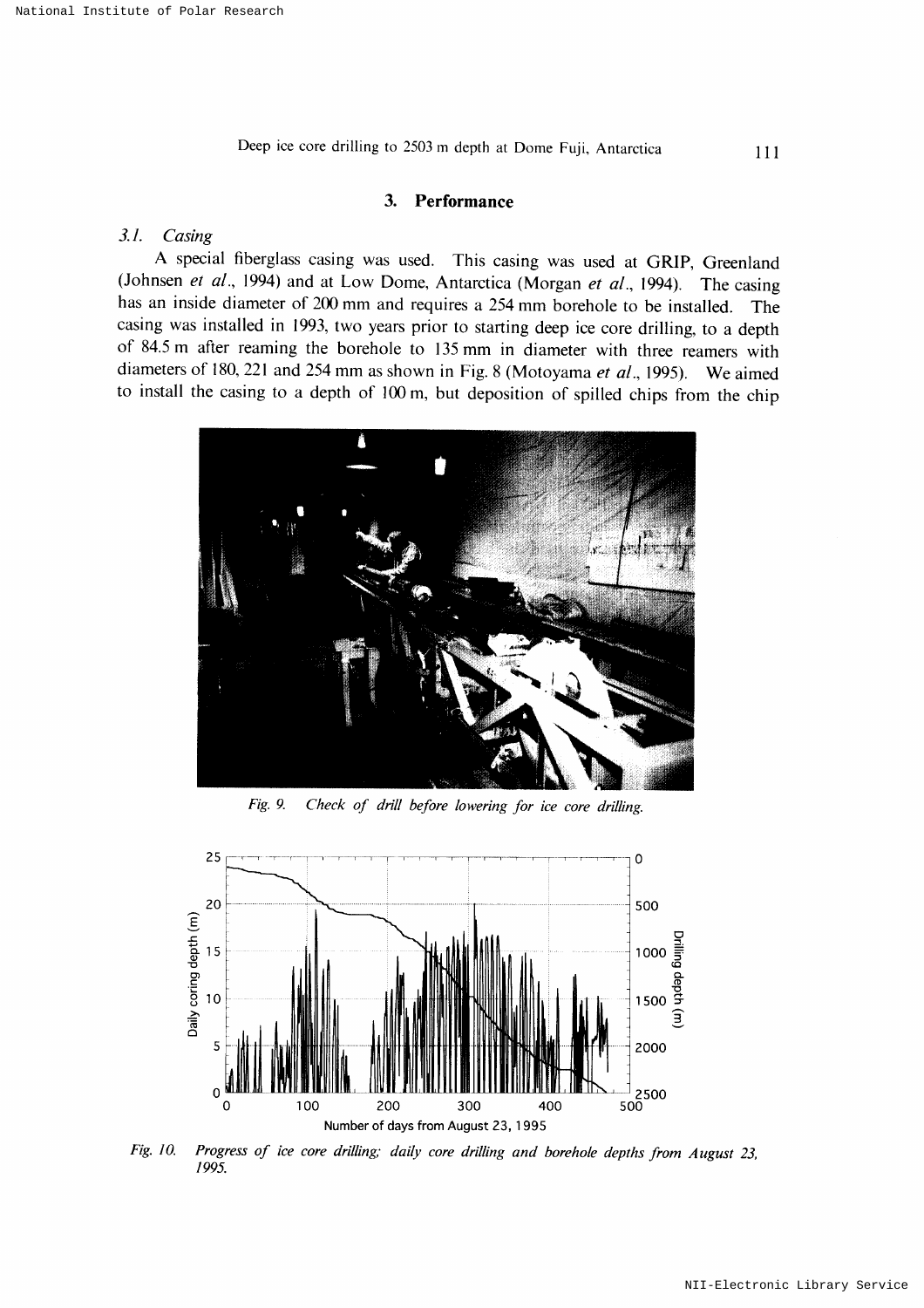chamber during reaming made installation to 100 m depth difficult.

Prior to the deep ice core drilling in 1995, the casing was sealed at the bottom by refreezing wet snow to prevent the drill from catching against the bottom end of the casing when hoisting the drill.

### 3.2. Drilling and chip collection

Ice core drilling started on August 23, 1995 from the bottom of a pilot borehole at a depth of  $112$  m. The drilling terminated at a depth of  $2503.52$  m on December 8, 1996. Figure 9 shows the drill site.

Figure 10 shows the drilling progress and daily coring depth with number of days from August 23, 1995. Daily drilling depth in 1996 increased with time by improving the methods of drilling and winch speed and reached the maximum of  $20 \text{ m/day}$  at a depth of around 1500 m but then it decreased with time due to increasing depth.

We used cutters with a rake angle of  $30^{\circ}$  and adjusted the shoe to a pitch of 2.0 to 2.2 mm for drilling above 1900 m. As the ice temperature rose to  $-29^\circ$  at 1900 m depth, we changed the cutters to cutters with a rake angle of  $40^{\circ}$  and enlarged the pitch to 2.5 to 2.9 mm. For core catchers, we used the block type as they worked very well even for hard ice at the temperature of  $-55^{\circ}$ C.

Drilling was carried out in two shifts with two operators on each shift. The typical hoisting and lowering speeds of the winch were  $70-80$  and  $80-90$  cm/min, respectively. The average time for cutting a 2 m core was 20 min. In July 1996, we started the use of the automatic drilling function. This function allows a winch to pay out a cable at adequate speed set around  $10 \text{ cm/min}$  when the cutter load lowered a threshold value by ice core cutting and stopped winch rotation when the cutter load exceeded the threshold value by paying out the cable, When cutters slipped, we changed the core cutting mode from automatic to manual to cut ice under cutting load higher than the threshold value. This automatic drilling function worked well.

The total numbers of core drilling and chip collection runs were 1370 and 836, respectively. The average length of core obtained per run was 1.75 m as shown in Table 2. We conducted chip collection at least one day per week.

| Item                             | 1995               | 1996                | Total                |
|----------------------------------|--------------------|---------------------|----------------------|
| a. Number of coring run          | 315                | 1054                | 1369                 |
| b. Number of cancel run          | 9                  | 58                  | 67                   |
| c. Number of clip collection run | 127                | 710                 | 837                  |
| d. Number of reaming run         | 0                  | 12                  | 12                   |
| e. Number of service run         | 0                  | 32                  | 32                   |
| Number of coring days<br>f.      | 81 days            | $210$ days          | 291 days             |
| Daily mean coring depth<br>g.    | 6.18 m             | 9.00 m              | 8.21 m               |
| Daily maximum coring depth<br>h. | $19.40 \text{ m}$  | $20.04 \text{ m}$   | $20.04 \text{ m}$    |
| Mean coring depth per run        | 1.59 <sub>m</sub>  | $1.79 \text{ m}$    | $1.75 \; \mathrm{m}$ |
| Coring length                    | 501.43 m           | 1889.39 m           | 2390.82 m            |
| Coring depth                     | $614.02 \text{ m}$ | $2503.41 \text{ m}$ | 2503.41 m            |

Table 2. Statistics of core drilling in 1995 and 1996.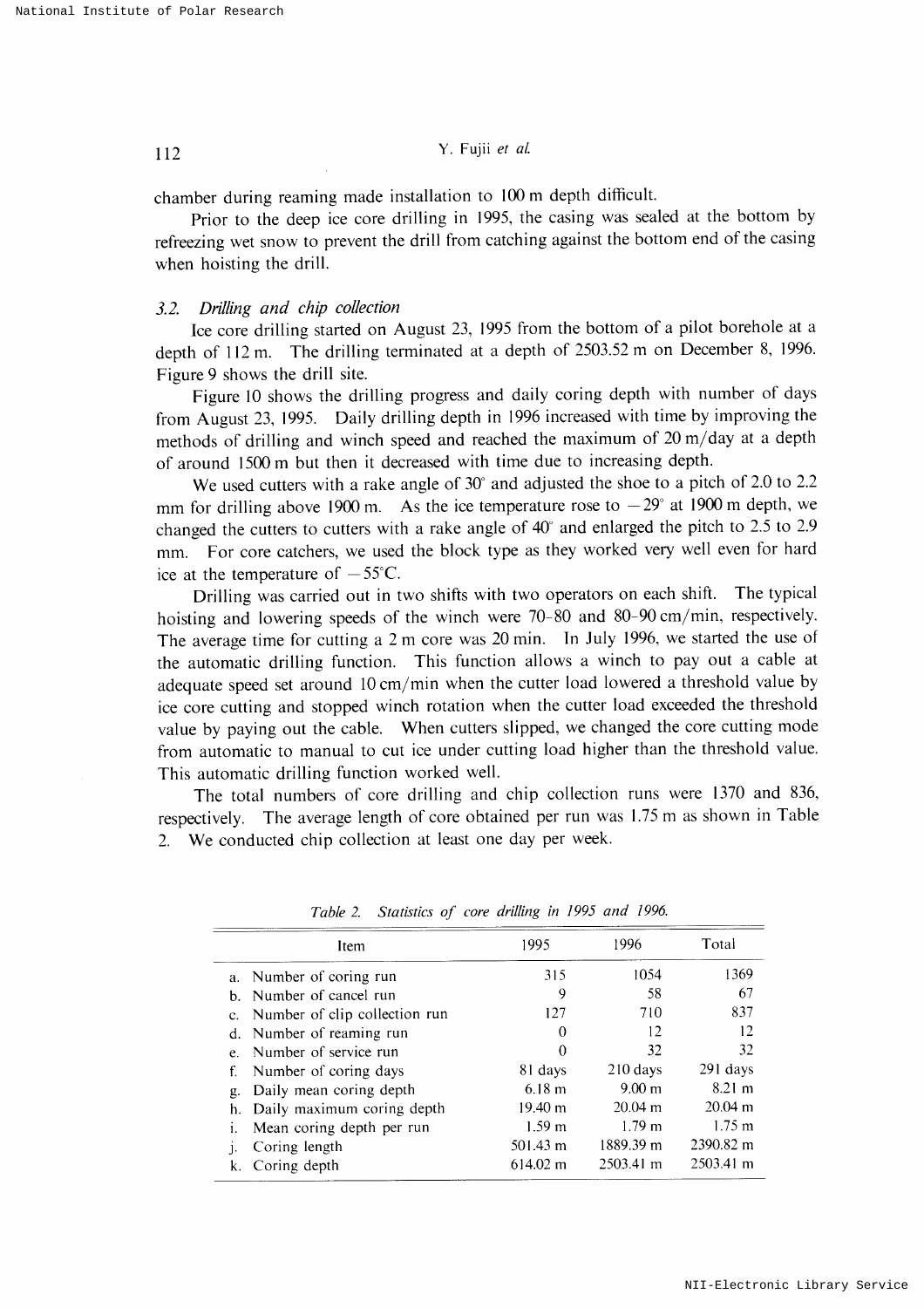

Deep ice core drilling to 2503 m depth at Dome Fuji, Antarctica

Daily amounts of chips collected and produced (top) and change in chip concentration Fig. 11. in borehole liquid (bottom). Chip amount is shown as its weight.

#### $3.3.$ Chips and liquid temperature

We controlled the amount of chips in the borehole liquid by weighing the collected amount and by calculating the chip amount produced during ice core drilling. Figure 11 shows the change in daily amounts of production and collection together with chip concentration in liquid. Concentration of chips in borehole liquid was kept below 3 kg per 1 m of borehole liquid depth.

At depths above 2000 m, chip collection at each drilling run was insufficient because of outflow of chips from a chip chamber while hoisting the drill. With increasing liquid temperature from  $-55^{\circ}$ C at shallow depths to  $-20^{\circ}$ C at 2500 m (Fig. 12), the ice chip collection rate per run gradually improved with depth below 2000 m, where a larger depth of cut could be used due to decrease of ice hardness under warmer temperature.

#### $3.4$ Borehole inclination

The borehole was kept almost vertical, deviating not more than 0.5° until 1800 m, but increased gradually to  $4.6^{\circ}$  at 2250 m depth (Fig. 13). The probable reason for increasing inclination is due to stabilizers attached to the middle and the bottom of the outer jacket. They may have braked the drill movement during drilling and we needed to decrease cable tension to let the drill move down. This may have resulted in tilting the drill. After removing the stabilizers at 2250 m depth, we managed to improve borehole tilting to  $3^\circ$  at the depth of 2500 m.

#### $3.5.$ Core quality

Core quality was excellent over the full length of the core, even in the brittle zone between 500 m and 840 m depth. The good core quality is thought to be mainly due to the small cutting rate, which was kept as small as  $2 \text{ mm/rev}$  because of ice hardness at  $-50$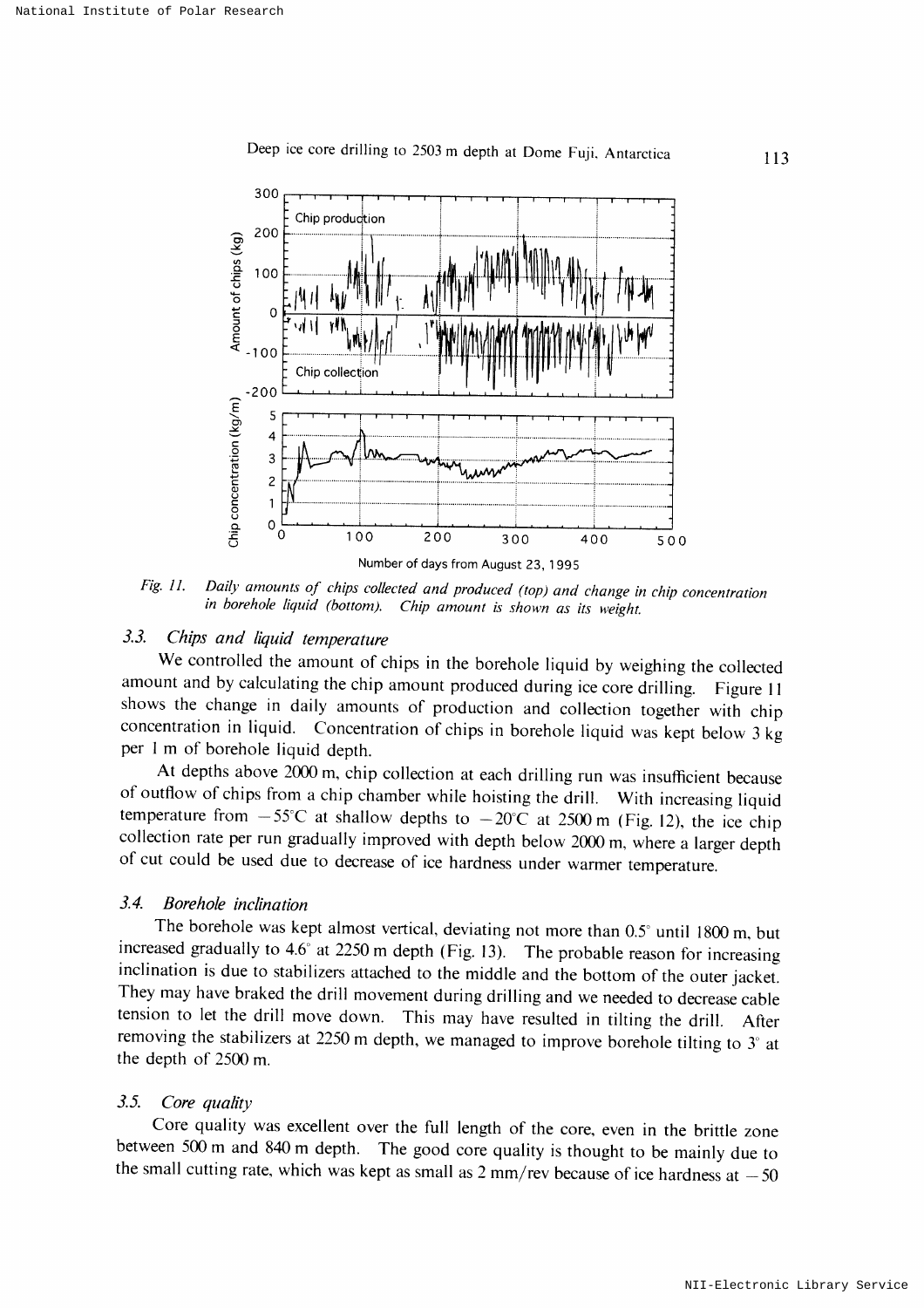114 Y. Fujii et al.





Fig.13. Profile of borehole inclination.

Fig. 12. Profile of borehole liquid temperature. Temperature was read just before the daily first run. Temperature at 10 m depth is the annual mean observed in 1995 (Azuma et al., 1997).

## to  $-60^{\circ}$ C.

### 3.6, Ventilation

The problem in using n-butyl acetate is its high volatility and influence on human health (Fujita et al., 1994). Gosink et al. (1991) pointed out that the maximum possible safe air concentration of n-butyl acetate in an unventilated area would be approximately 1300 ppm at  $-20^{\circ}$ C. Though the air temperature of the drill trench was between  $-25$ and  $-35^{\circ}$ C, we could keep the concentration of n-butyl acetate in the drill trench below 20-30 ppm, which was monitored in the drill control room, by ventilating exhausting gases at the bottom of the tower trench, the drill site floor and near the winch.

#### 4. Problems

The most serious problem was drill stuck at a depth of 2332 m on December 29, 1996 while reaming a reduced borehole diameter. The drill was stuck at the depth of the maximum borehole inclination of 4.5°. We had kept liquid level at  $120-150$  m depth and used out all amount of borehole liquid when reached to about 2000 m depth. Since then the liquid level had gradually lowered to 720 m as the borehole became deeper (Fig. 14).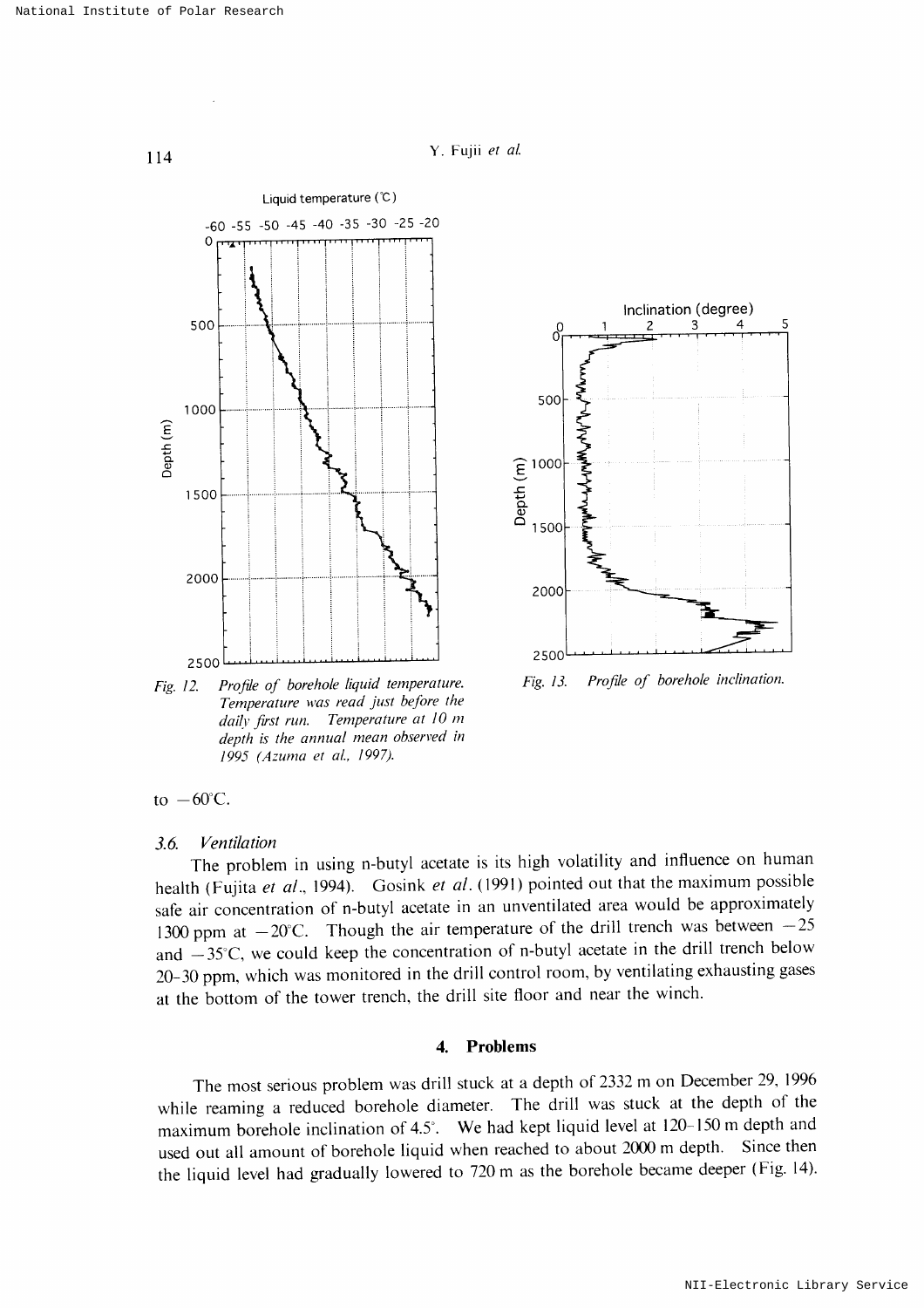



Fig. 14. Changes in borehole liquid level and borehole depth.

Due to the large imbalance between the hydrostatic pressures of the borehole liquid and the ice sheet, the borehole had started to close. We concentrated on the borehole reaming after reaching 2503 m, while waiting for the arrival of liquid transported by the next wintering team. Though we put n-butyl acetate in the borehole to raise the level to 100 m on January 6, 1997, and densifiler in the borehole in 1998 and 1999, the drill has not been recovered vet.

Cable kink occurred once due to inadequate winch operation; that is, an operator paid out the cable faster that the speed of the drill freely falling in the liquid. The kink could not be mended and eventually was cut. Three conductors among seven were broken at around the liquid level. This is considered to be due to the larger coefficient of expansion (contraction) of Teflon, the coating of the conductor, than that of armored steel wire, or due to different structures between a straight conductor and twisted armored steel wire. As we had warmed the winch cable prior to this incident, the drill cable should have contracted in the liquid as low as  $-60^{\circ}$ C.

Various parts dropped to the borehole bottom. The largest one was a core barrel 2.2<br>m long. It happened because a driller didn't screw the barrel to the coupler. The barrel It happened because a driller didn't screw the barrel to the coupler. The barrel was recovered by coupling the coupler to the top of a barrel standing vertically with core being uncut at the bottom. Many screws dropped but were collected with a magnet.

### 5. Conclusions

The drill worked passably well over the whole depth. The largest defect was outflow of chips from the chip chamber while hoisting the drill. This forced a large number of chip collections, as many as 837 times. Stabilizers on the outer jacket tube prevented smooth movement of the drill during drilling and caused borehole tilting. Core quality was perfect over the full length of the core, even in the brittle zone between 500 and 840 m depth. This is probably due to the small cutting rate because of the ice hardness at a This is probably due to the small cutting rate because of the ice hardness at a temperature of  $-50$  to  $-60^{\circ}$ C.